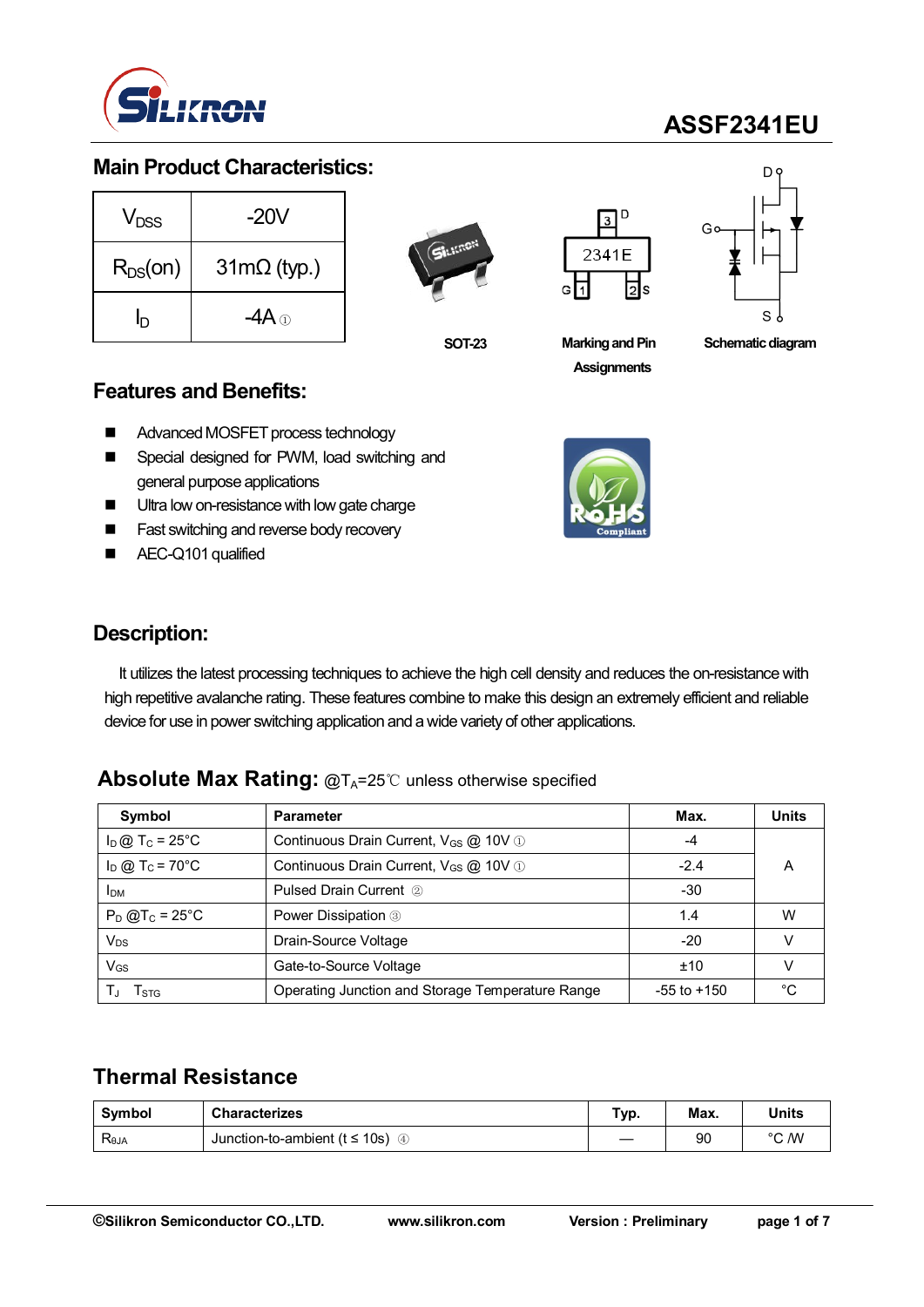

| Symbol                     | <b>Parameter</b>                     | Min.   | Typ. | Max.   | <b>Units</b> | <b>Conditions</b>                       |  |
|----------------------------|--------------------------------------|--------|------|--------|--------------|-----------------------------------------|--|
| $V_{(BR)DSS}$              | Drain-to-Source breakdown voltage    | $-20$  |      |        | V            | $V_{GS}$ = 0V, $I_D$ = -250µA           |  |
| $R_{DS(on)}$               | Static Drain-to-Source on-resistance |        | 31   | 38     | $m\Omega$    | $V_{GS} = -4.5V, I_D = -4A$             |  |
|                            |                                      |        | 37   | 48     |              | $V_{GS} = -2.5V, I_D = -4A$             |  |
| $V_{GS(th)}$               | Gate threshold voltage               | $-0.5$ |      | $-0.9$ | V            | $V_{DS} = V_{GS}$ , $I_D = -250 \mu A$  |  |
| $I_{DSS}$                  | Drain-to-Source leakage current      |        |      | $-1$   | μA           | $V_{DS}$ = -20V, $V_{GS}$ = 0V          |  |
|                            |                                      |        |      | 10     |              | $V_{GS} = 10V$                          |  |
| lgss                       | Gate-to-Source forward leakage       |        |      | $-10$  | μA           | $V_{GS} = -10V$                         |  |
| $Q_{g}$                    | Total gate charge                    |        | 12   |        |              | $I_D = -4A$ ,                           |  |
| $Q_{gs}$                   | Gate-to-Source charge                |        | 1.5  |        | nC           | $V_{DS}$ =-10V,                         |  |
| $\mathsf{Q}_{\mathsf{gd}}$ | Gate-to-Drain("Miller") charge       |        | 2    |        |              | $V_{GS} = -4.5V$                        |  |
| $t_{\sf d(on)}$            | Turn-on delay time                   |        | 9.7  |        |              |                                         |  |
| $t_{r}$                    | Rise time                            |        | 8.4  |        |              | $V_{GS} = -4.5V$ ,<br>$V_{DS} = -10V$ , |  |
| $t_{d(off)}$               | Turn-Off delay time                  |        | 27   |        | ns           |                                         |  |
| $t_{\rm f}$                | Fall time                            |        | 12   |        |              | $RGEN=3Ω$                               |  |
| $C_{iss}$                  | Input capacitance                    |        | 829  |        |              | $V_{GS} = 0V$ ,                         |  |
| $C_{\rm oss}$              | Output capacitance                   |        | 116  |        | pF           | $V_{DS} = -10V$ ,                       |  |
| $C_{\text{rss}}$           | Reverse transfer capacitance         |        | 83   |        |              | $f = 1$ MHz                             |  |

### **Electrical Characterizes** @T<sub>A</sub>=25℃ unless otherwise specified

## **Source-Drain Ratings and Characteristics**

| Symbol                     | <b>Parameter</b>                 | Min. | Typ.    | Max.   | <b>Units</b> | <b>Conditions</b>                   |
|----------------------------|----------------------------------|------|---------|--------|--------------|-------------------------------------|
| Is                         | <b>Continuous Source Current</b> |      |         | $-4$   | A            | MOSFET symbol                       |
|                            | (Body Diode) 1                   |      |         |        |              | showing<br>the<br>$G \circ$         |
| Isм                        | <b>Pulsed Source Current</b>     |      |         | $-30$  | A            | integral reverse                    |
|                            | (Body Diode)                     |      |         |        |              | p-n junction diode.                 |
| $\mathsf{V}_{\mathsf{SD}}$ | Diode Forward Voltage            |      | $-0.76$ | $-1.0$ | v            | $IS=-1A, VGS=0V$                    |
| trr                        | Reverse Recovery Time            |      | 8.7     |        | ns           | $T_J = 25^{\circ}C$ , $I_F = -4A$ , |
| $\mathsf{Q}_{\mathsf{rr}}$ | Reverse Recovery Charge          |      | 2.3     |        | nC           | $di/dt = 100A/\mu s$                |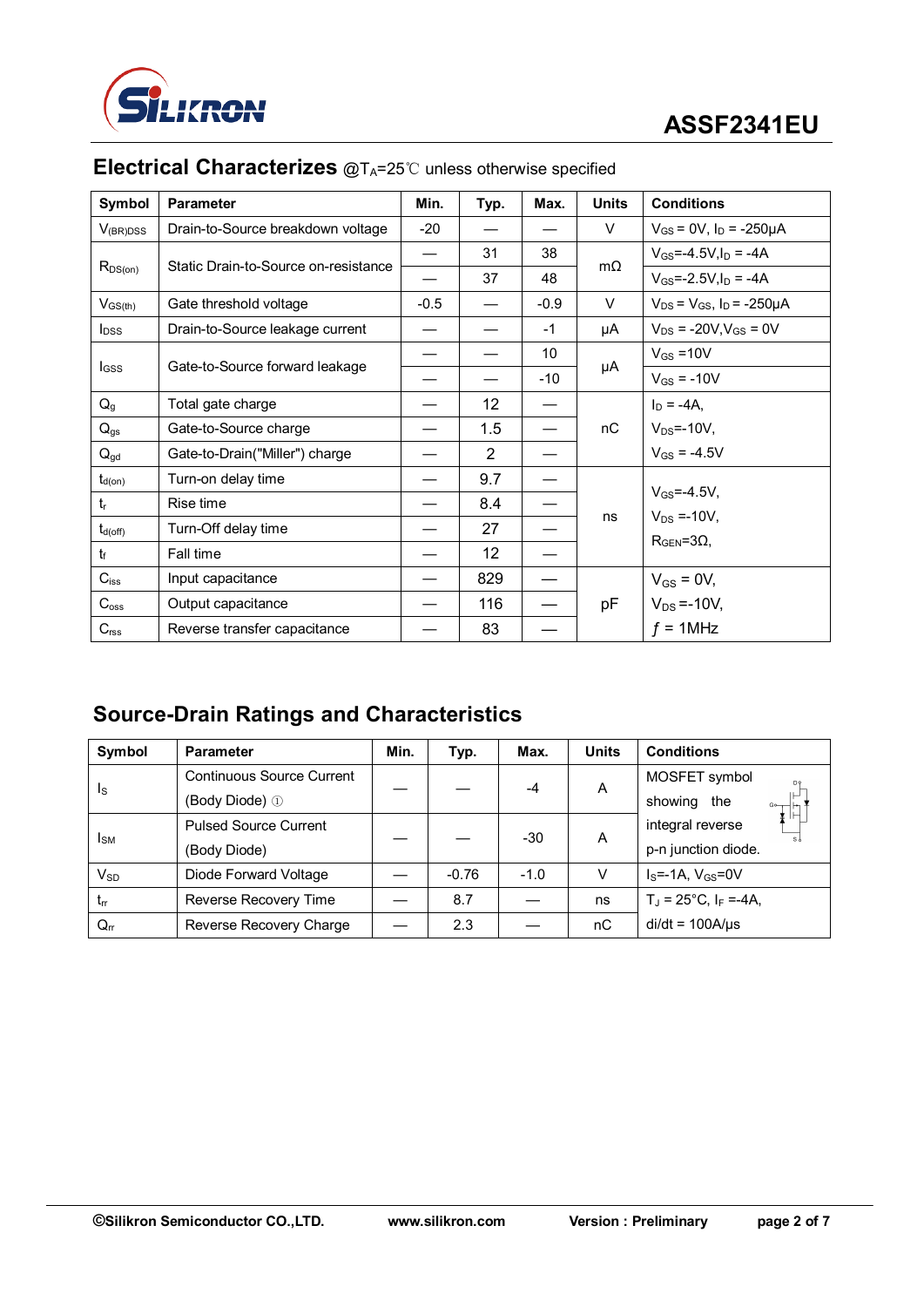

### **Test Circuits and Waveforms**



**Gate Charge Test Circuit:**



**Switching Time Test Circuit:**

**Switch Waveforms:**



### **Notes:**

- ①Calculated continuous current based on maximum allowable junction temperature.
- ②Repetitive rating; pulse width limited by max. junction temperature.
- ③The power dissipation PD is based on max. junction temperature, using junction-to-case thermal resistance.
- $\circledA$ The value of R<sub>θJA</sub> is measured with the device mounted on 1 in 2 FR-4 board with 2oz. Copper, in a still air environment with  $T_A = 25^{\circ}C$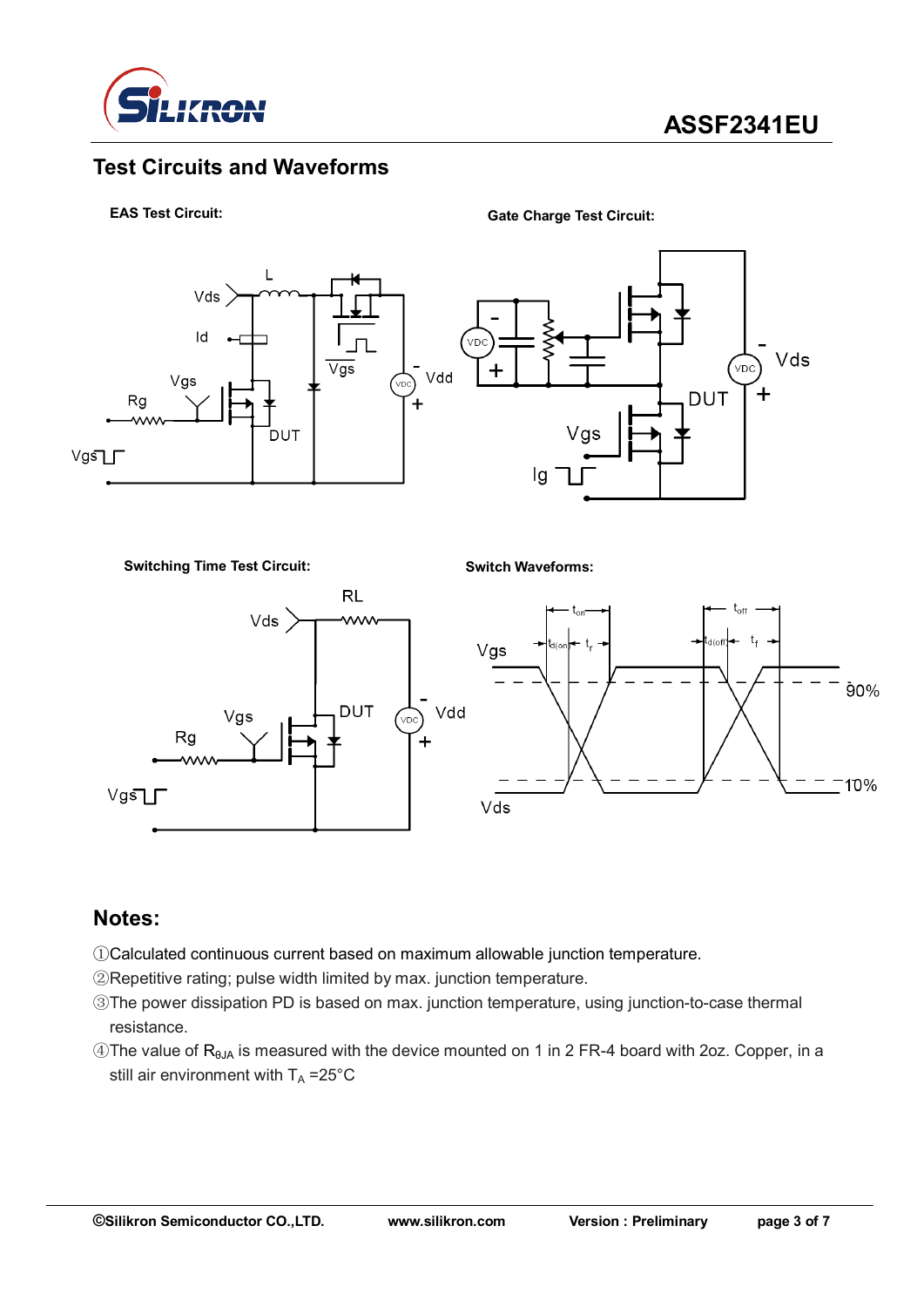

## **ASSF2341EU**

### **Typical Electrical and Thermal Characteristics**



 $4n$ 

.គីព

8ņ

T-Junction Temperature (°C)

 $100$ 

 $120$ 

 $0.00$ 

-ń

 $20$ 

**Figure5. Drain Current vs. Junction Temperature Figure6. Capacitance** 

 $140$ 

 $\overline{1}$ 

ń

- 4

 $V_{\text{ns}}$ , Drain-to-Source Voltage (V)

 $-10$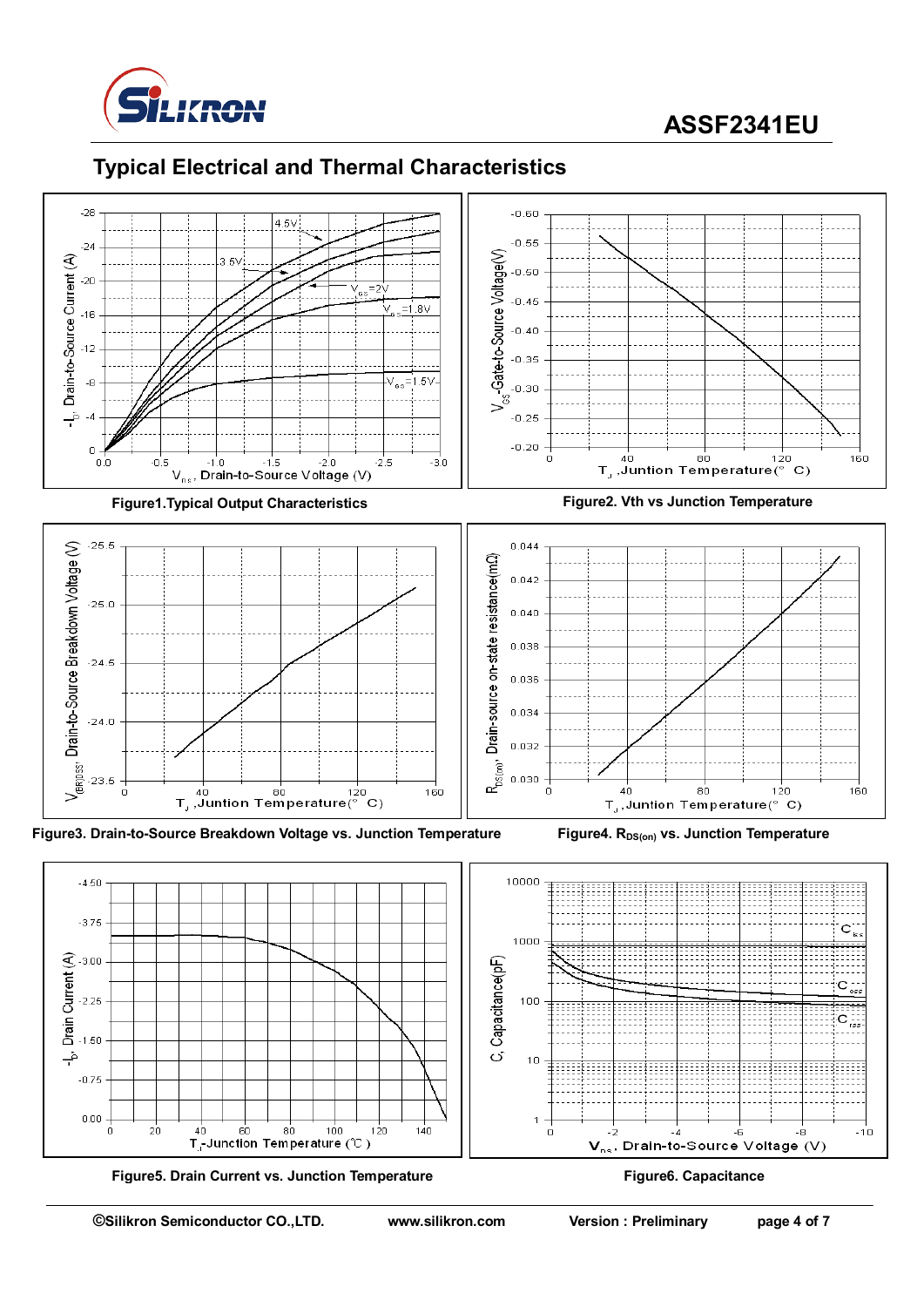

ġ

 $12$ 





### **Typical Electrical and Thermal Characteristics**



**Figure7. Transfer Characteristics Figure8. Gate source voltage vs. Gate Charge**



**Figure9. Normalized Maximum Transient Thermal Impedance**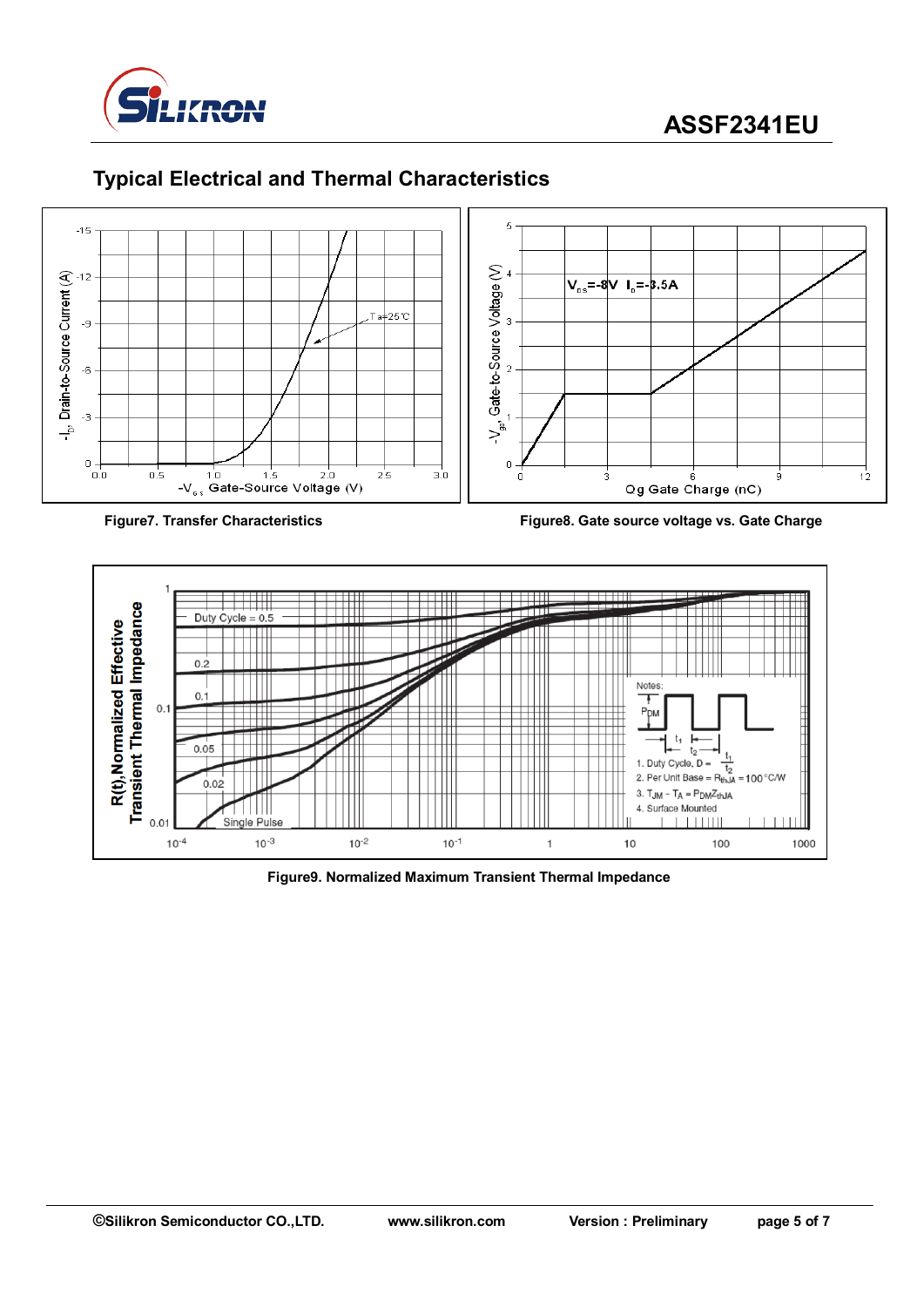

### **Mechanical Data**:



| Symbol | <b>Dimensions in Millimeter</b> |      |        | <b>Dimensions in Millimeter</b> |      |  |
|--------|---------------------------------|------|--------|---------------------------------|------|--|
|        | Min                             | Max  | Symbol | Min                             | Max  |  |
|        | 2.2                             | 2.7  |        | 1.30 Max                        |      |  |
| L1     | 0.45                            | 0.65 | C1     | 0.90                            | 1.20 |  |
| Α      | 1.15                            | 1.50 | C      | 0.05                            | 0.20 |  |
| B      | 2.70                            | 3.10 | Κ      |                                 | 0.10 |  |
| E      | 1.70                            | 2.10 | М      | 0.20 Min                        |      |  |
| E1     | 0.85                            | 1.05 | P      | 70                              |      |  |
| b      | 0.35                            | 0.55 |        |                                 |      |  |